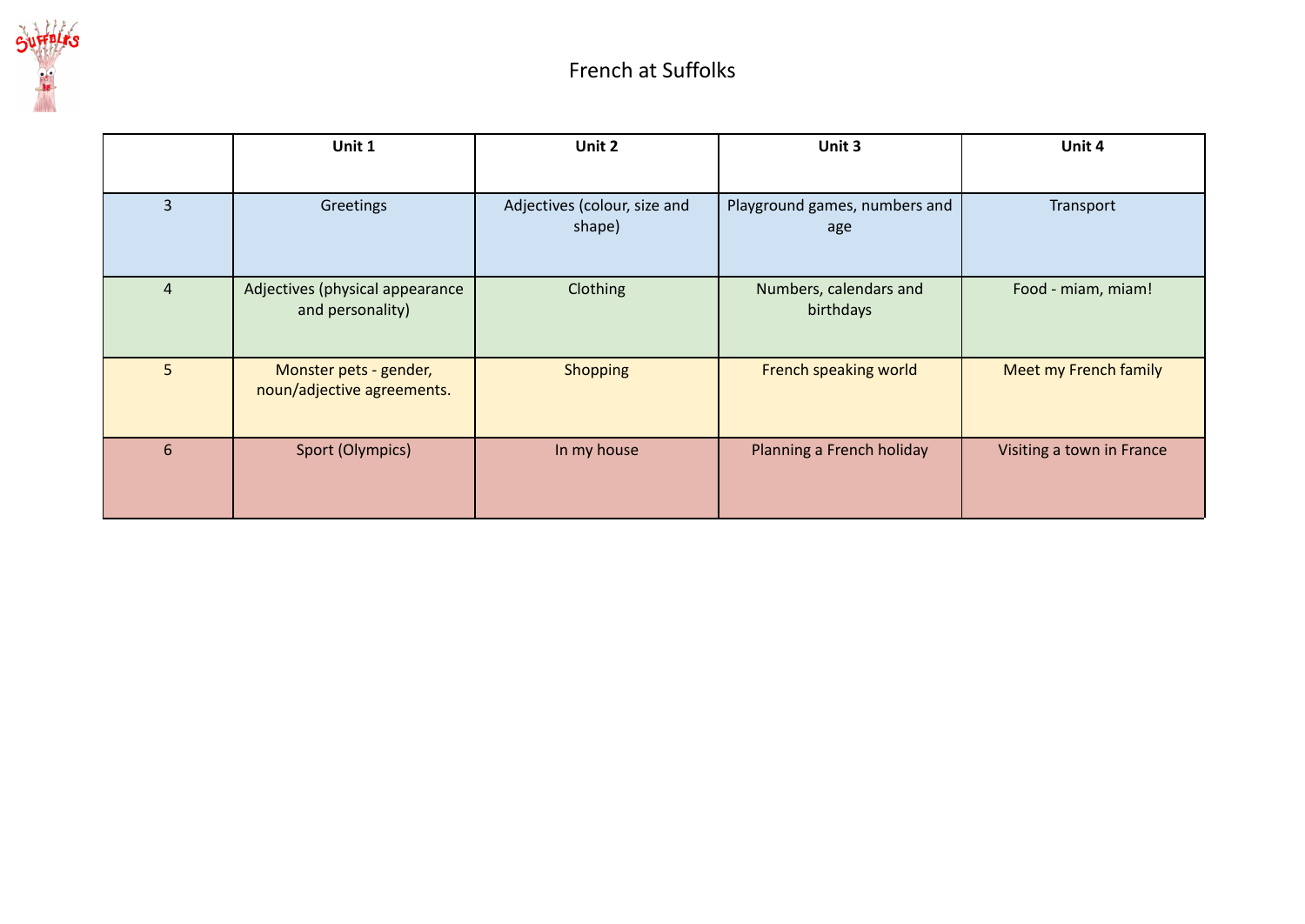

| Progression of knowledge             |                                        |                                          |                                          |                                           |  |
|--------------------------------------|----------------------------------------|------------------------------------------|------------------------------------------|-------------------------------------------|--|
|                                      | Year 3                                 | Year 4                                   | Year 5                                   | Year 6                                    |  |
| Speaking and pronunciation           | Asking and/or answering simple         | <b>Recognising and answering simple</b>  | Forming a question in order to ask       | Developing extended sentences to          |  |
| NC aims:                             | questions                              | questions which involve giving           | for Information                          | justify a fact or opinion                 |  |
| Engage in conversations; ask and     | Forming simple statements with         | personal information                     | <b>Presenting factual information in</b> | Planning, asking and answering            |  |
| answer questions; express opinions   | information including the negative     | <b>Beginning to form opinion phrases</b> | extended sentences including             | extended questions                        |  |
| and respond to those of others;      | Practising speaking with a partner     | <b>Beginning to use conversational</b>   | justification                            | <b>Engaging in conversation and</b>       |  |
| seek clarification and help.         |                                        | phrases for purposeful dialogue          |                                          | transactional language                    |  |
|                                      | Using short phrases to give            |                                          | Rehearsing and recycling extended        |                                           |  |
| Speak in sentences, using familiar   | information                            | Using a model to form a spoken           | sentences orally                         | Planning and presenting a short text      |  |
| vocabulary, phrases (and simple      | Beginning to adapt phrases from a      | sentence                                 | Planning and presenting a short          | Modifying, expressing and                 |  |
| writing).                            | rhyme/song                             | Speaking in full sentences using         | descriptive text                         | comparing opinions                        |  |
|                                      |                                        | known vocabulary                         |                                          |                                           |  |
| Develop accurate pronunciation       | Repeating short phrases accurately,    |                                          | Using intonation and gesture to          | <b>Discussing strategies for</b>          |  |
| and intonation so that others        | including liaison of final consonant   | <b>Comparing sounds and spelling</b>     | differentiate between statements         | remembering and applying                  |  |
| understand when they are reading     | before vowel                           | patterns with English                    | and questions                            | pronunciation rules                       |  |
| aloud or using familiar words and    | Listening and repeating key            | Listening and repeating further key      | <b>Making realistic attempts at</b>      | Speaking and reading aloud with           |  |
| phrases.                             | phonemes with care                     | phonemes with care                       | pronunciation of new, vocabulary         | increasing confidence and fluency         |  |
|                                      |                                        |                                          | <b>Listening and repeating key</b>       | <b>Comparing and applying</b>             |  |
| Present ideas and information orally | Introducing self to a partner with     | Rehearsing and performing a short        | phonemes with care applying              | pronunciation rules or patterns           |  |
| to a range of audiences.             | simple phrases                         | presentation                             | pronunciation rules                      | from known vocabulary                     |  |
|                                      |                                        |                                          |                                          |                                           |  |
| Describe people, places and things   | Recognising and using adjectives       | <b>Choosing appropriate adjectives</b>   | Adapting a story and retelling to the    | Conducting a survey with a partner,       |  |
| and actions orally                   |                                        | from a wider range of adjectives         | class                                    | giving information and justifying         |  |
|                                      |                                        |                                          |                                          | opinions                                  |  |
|                                      |                                        |                                          | <b>Using adjectives with correct</b>     |                                           |  |
|                                      |                                        |                                          | placement and agreement                  | Recognising and using a wide range        |  |
|                                      |                                        |                                          |                                          | of descriptive phrases                    |  |
| Listening                            | Listening and responding to single     | Identifying items by colour and          | Listening and gisting information        | Using prepositions to indicate the        |  |
| NC aims:                             | words and short phrases                | other adjectives                         | from an extended text using              | location of objects relative to           |  |
| Listen attentively to spoken         | Following verbal instructions in       | Listening and selecting information      | language detective skills such as        | something                                 |  |
| language and show understanding      | French                                 | Using language detective skills to       | cognates                                 | <b>Understanding directional language</b> |  |
| by joining in and responding.        | <b>Responding to objects or images</b> | decode vocabulary                        | <b>Listening and following the</b>       | and phrases and prepositions to           |  |
| Explore the patterns and sounds of   | with a phrase or other verbal          |                                          | sequence of a story, song or text        | describe how to get to places eg          |  |
| languages through songs and          | response                               | Listening to songs, joining in with      | including some unfamiliar language       | the route to school                       |  |
| rhymes and link to spelling, sound   |                                        | songs and noticing sound patterns        |                                          | <b>Recognising present and near</b>       |  |
| and meaning of words.                | Listening and identifying key words    | Noticing and beginning to predict        | Matching unknown written words to        | future tense sentences (using aller       |  |
|                                      | in rhymes and songs and joining in     | key word patterns and spelling           | new spoken words                         | + infinitive)                             |  |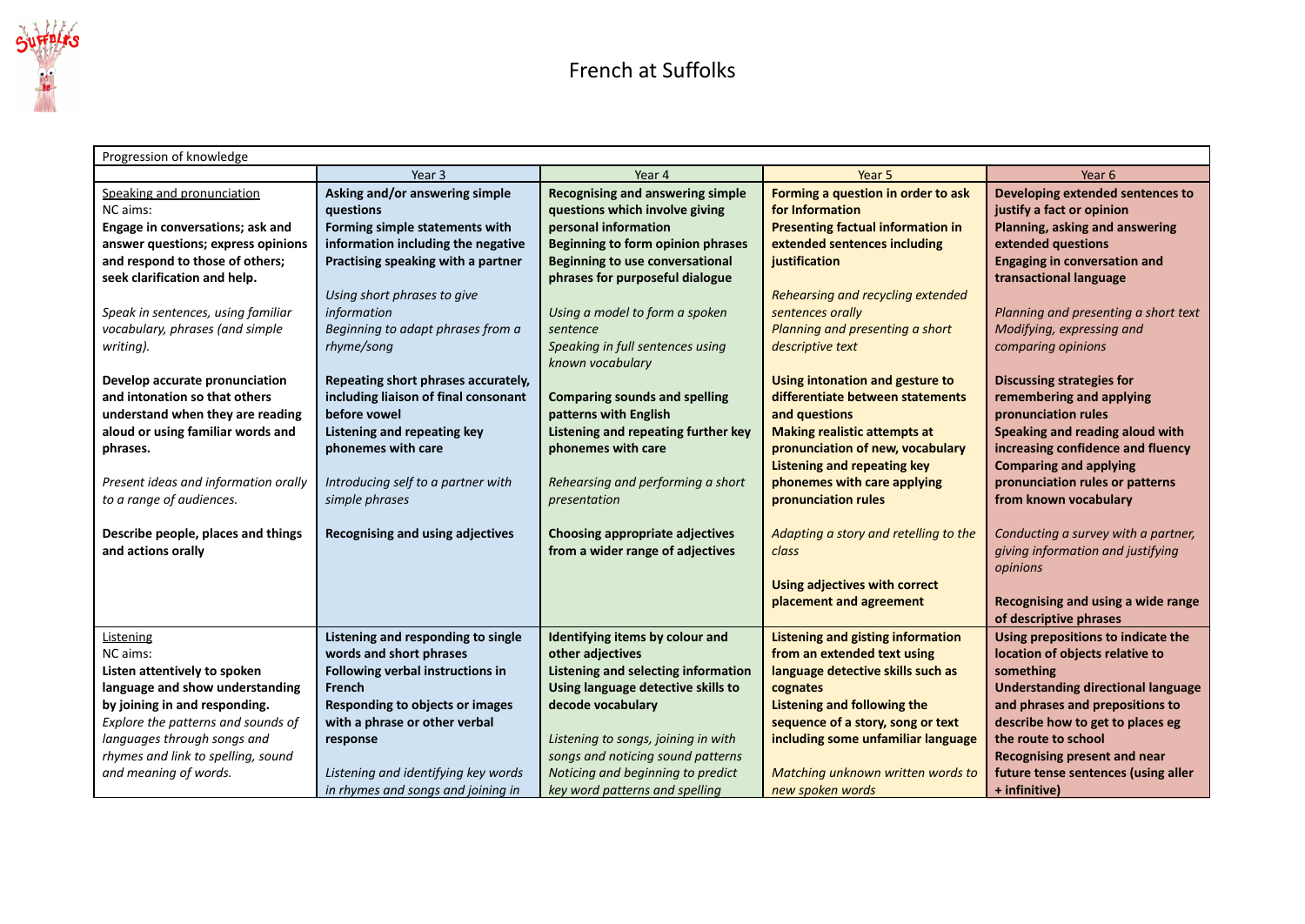

## French at Suffolks

|                                                                                                                                                                                                                                                                                                                                                                                                                                                                                                                                                                                                                                  | Beginning to identify vowel sounds<br>and combinations<br>Listening and noticing rhyming<br>words                                                                                                                                                                                                                                                                                                      | patterns                                                                                                                                                                                                                                                                                                                                                                                                                                                                                                                                                                                                                                      | Recognising blends of sounds and<br>selecting words to recognise<br>common spelling patterns                                                                                                                                                                                                                                                                                                                                                                                                                                                                                                                                                                                                                                                                                                                                                                                         | Recalling and performing an<br>extended song or rhyme<br>Listening to stories, songs or texts in<br>French                                                                                                                                                                                                                                                                                                                                                                                                                                                                                                                                                                                         |
|----------------------------------------------------------------------------------------------------------------------------------------------------------------------------------------------------------------------------------------------------------------------------------------------------------------------------------------------------------------------------------------------------------------------------------------------------------------------------------------------------------------------------------------------------------------------------------------------------------------------------------|--------------------------------------------------------------------------------------------------------------------------------------------------------------------------------------------------------------------------------------------------------------------------------------------------------------------------------------------------------------------------------------------------------|-----------------------------------------------------------------------------------------------------------------------------------------------------------------------------------------------------------------------------------------------------------------------------------------------------------------------------------------------------------------------------------------------------------------------------------------------------------------------------------------------------------------------------------------------------------------------------------------------------------------------------------------------|--------------------------------------------------------------------------------------------------------------------------------------------------------------------------------------------------------------------------------------------------------------------------------------------------------------------------------------------------------------------------------------------------------------------------------------------------------------------------------------------------------------------------------------------------------------------------------------------------------------------------------------------------------------------------------------------------------------------------------------------------------------------------------------------------------------------------------------------------------------------------------------|----------------------------------------------------------------------------------------------------------------------------------------------------------------------------------------------------------------------------------------------------------------------------------------------------------------------------------------------------------------------------------------------------------------------------------------------------------------------------------------------------------------------------------------------------------------------------------------------------------------------------------------------------------------------------------------------------|
| <b>Reading and writing</b><br>NC aims:<br>Read carefully and show<br>understanding of words, phrases<br>and simple writing<br>Appreciate stories, songs, poems<br>and rhymes in the language.<br>Broaden their vocabulary and<br>develop their ability to understand<br>new words that are introduced into<br>familiar written material, including<br>through using a dictionary.<br>Write phrases from memory, and<br>adapt these to create new sentences<br>to express ideas clearly.<br>Use familiar vocabulary in phrases<br>and simple writing.<br>Describe people, places and things<br>and actions orally and in writing. | Recognising some familiar words in<br>written form<br>Reading aloud some words from<br>simple songs, stories and rhymes<br><b>Beginning to develop dictionary</b><br>skills<br>Identifying cognates and near<br>cognates<br>Recalling and writing simple words<br>from memory<br>Experimenting with simple writing,<br>copying with accuracy<br>Recognising and using adjectives of<br>colour and size | Noticing and discussing cognates<br>and beginning to identify language<br>detective strategies<br>Following a short text or rhyme,<br>listening and reading at the same<br>time<br>Becoming familiar with format,<br>layout and simple use of a bilingual<br>dictionary to find the meaning of<br>unknown words and check the<br>spelling of unfamiliar words<br>Using cognates and near cognates<br>along with other detective skills to<br>gist information<br>Selecting and writing short words<br>and phrases<br><b>Making short phrases or sentences</b><br>using word cards<br>Using adapted phrases to describe<br>an object or person | <b>Recognising features of different</b><br>text types<br>Using a range of language detective<br>strategies to decode new<br>vocabulary including context and<br>text type<br>Reading and adapting a range of<br>different format short texts<br><b>Confidently using a bilingual</b><br>dictionary to find the meaning of<br>unknown words and check the<br>spelling of unfamiliar words<br>Using contextual clues and cues to<br>gist and make predictions about<br>meanings<br><b>Gisting information from an</b><br>extended text<br>Using existing knowledge of<br>vocabulary and phrases to create<br>new sentences<br>Completing a gapped text with key<br>words/phrases<br>Writing a short text using word and<br>phrase cards to model or scaffold<br>Using different adjectives, with<br>correct positioning and agreement<br>Using language of metaphor and<br>comparison | <b>Making increasingly accurate</b><br>attempts to read unfamiliar words<br>and phrases<br><b>Reading and using language</b><br>detective skills to assess meaning<br>including sentence structure<br>Reading and responding to. an<br>extract from a story, an e-mail<br>message or song<br>Reading short authentic texts for<br>enjoyment or information<br>Using a bilingual dictionary to<br>select alternative vocabulary for<br>sentence building<br>Choosing words, phrases and<br>sentences and writing as a text or<br>captions<br>Constructing a short text on a<br>familiar topic<br>Using a wide range of descriptive<br>phrases<br>Recognising and using verbs in<br>different tenses |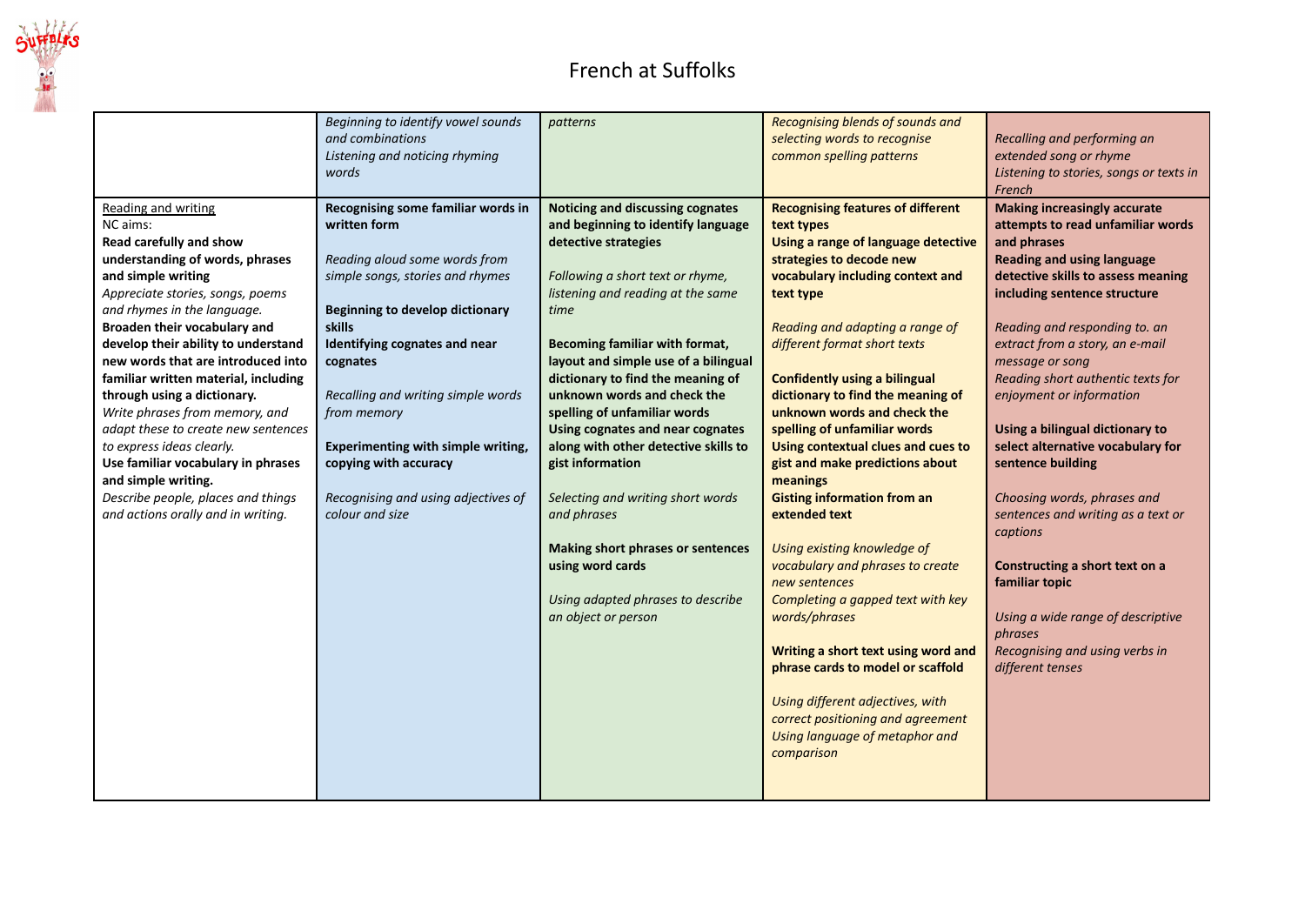

## French at Suffolks

| Grammar                              | Beginning to recognise gender of   | Using indefinite article in the plural  | Correct use of definite and               | Accurately applying placement and       |
|--------------------------------------|------------------------------------|-----------------------------------------|-------------------------------------------|-----------------------------------------|
| NC aims:                             | nouns, definite and indefinite     | form                                    | indefinite article depending on           | agreement rules for adjectives          |
| <b>Understand basic grammar</b>      | article                            | <b>Recognising and using possessive</b> | gender and number of noun, and            | Recognising and beginning to form       |
| appropriate to the language being    | Identifying plurals of nouns       | adjective 'my' and pronouns             | including partitive article for 'some'    | some verbs in near future tense         |
| studied, including (where relevant)  | Recognising adjectives and         | he/she/it Recognising and               | Applying placement and agreement          | using aller                             |
| feminine, masculine and neuter       | placement relative to the noun     | beginning to apply rules for            | rules for adjectives                      | Recognising and applying verb           |
| forms and the conjugation of high    | Beginning to understand that verbs | placement and agreement of              | Recognising and applying verb             | endings for present regular 'er'        |
| frequency verbs, key features and    | have patterns                      | adjectives Recognising and using        | endings for present regular 'er'          | verbs                                   |
| patterns of the language; how to     | Noticing the negative form         | the negative form                       | verbs                                     | Learning and using some common          |
| apply these to build sentences and   | Beginning to use prepositions      | <b>Using prepositions</b>               | <b>Exploring verbs in infinitive form</b> | irregular verbs, e.g. 'to make"         |
| how these differ from or are similar |                                    | Making comparisons of word order        | Learning and using some high              | Understanding how word order            |
| to English.                          |                                    | in French and English                   | frequency irregular verbs e.g. to         | differs between French and English      |
|                                      |                                    |                                         | have, to be, to go                        | Identifying word classes within a       |
| For further breakdown of individual  |                                    |                                         | <b>Using comparative language</b>         | sentence                                |
| word classes, please see KAPOW       |                                    |                                         |                                           |                                         |
| scheme of learning.                  |                                    |                                         |                                           |                                         |
|                                      |                                    |                                         |                                           |                                         |
| Intercultural understanding          | <b>Recognising that different</b>  | <b>Comparing schools and</b>            | <b>Identifying and locating other</b>     | <b>Learning about France's sporting</b> |
| NC aims:                             | languages are spoken in the        | celebrations between France and         | countries in the world where              | culture and events                      |
| Provide an opening to other          | community/world                    | the UK                                  | <b>French is spoken</b>                   | Asking question and making              |
| cultures. Foster curiosity and       | Showing awareness of the capital   | <b>Comparing shops and high streets</b> | <b>Comparing geographical features</b>    | insightful commentary on cultural       |
| deepen understanding of the          | and identifying some key cultural  | of France and UK Recognising and        | and climates of different                 | differences, including some             |
| world.                               | landmarks. Recognising cultural    | using the Euro currency Identifying     | <b>French-speaking countries</b>          | understanding of stereotype             |
|                                      | similarities and differences       | some French-speaking countries          |                                           |                                         |
|                                      | between customs and traditions in  |                                         |                                           |                                         |
|                                      | <b>France and England</b>          |                                         |                                           |                                         |